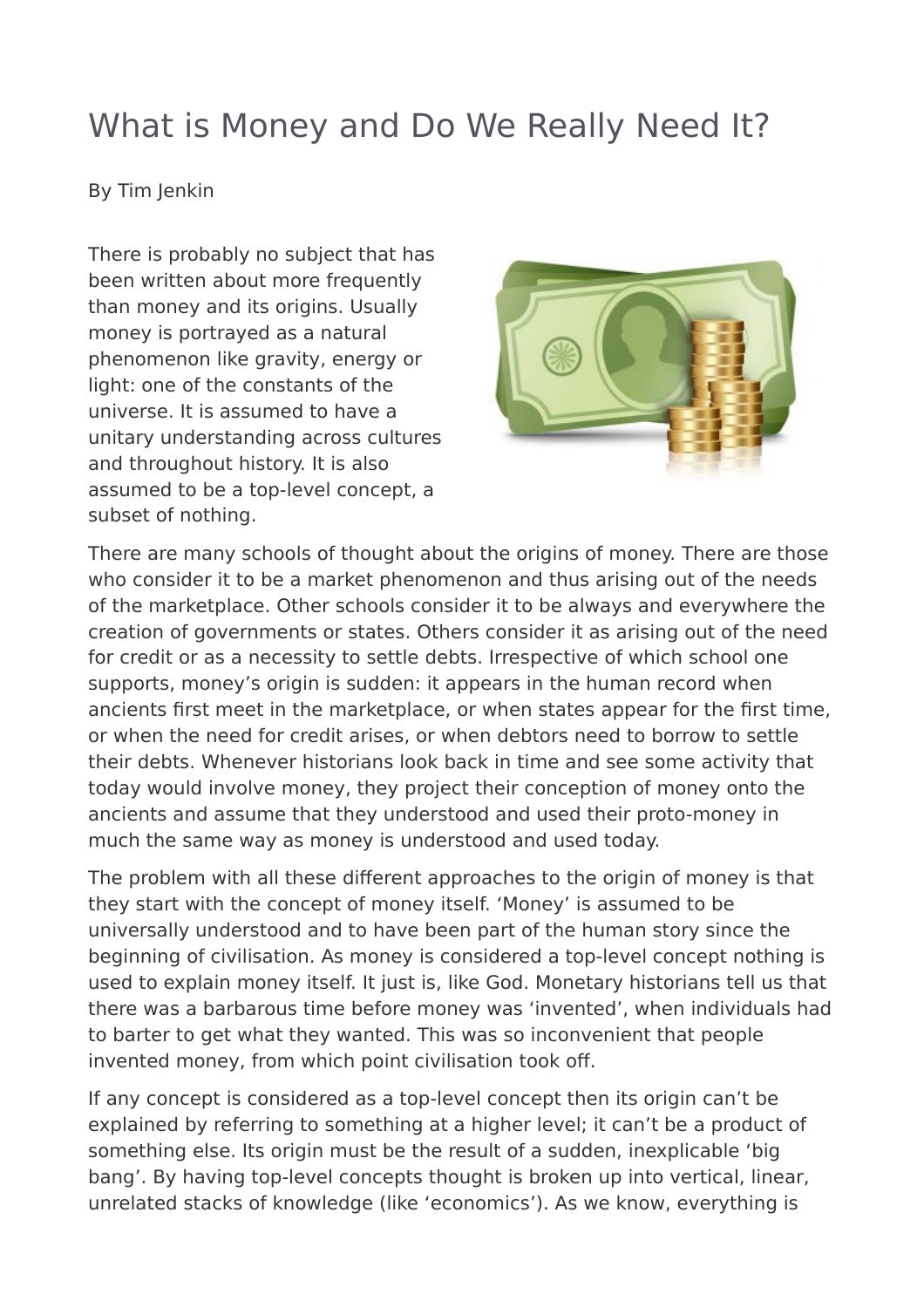related so there can't be any top-level concepts, for concepts are but abstractions of the totality, useful for helping us understand that complex totality. While there can be levels of abstraction, knowledge is circular without boundaries preventing us from reaching ever higher levels of abstraction that help us explain lower levels.

#### Exchange

Money is actually a concept that is subsumed under the higher-level concept of exchange. Exchange is subsumed under life itself, for exchange is a property of life and probably of the universe as well. The life of any particular organism cannot be understood or explained adequately without considering its exchange relationships with other organisms. The very word 'relationship' implies exchange, for if there is no exchange of any kind there is no relationship.

The same applies to money: it can't be understood without considering it as an exchange concept. There is no history of money separate from the history of exchange, in the same way that there is no history of oil separate from the history of energy. Exchange is not a consequence of money; money is a consequence of exchange.

Humans, like all living organisms, exchange with other living organisms in a multitude of different ways. Human to human exchange also takes place in a great variety of ways but because humans tend to collectively produce their means of existence instead of obtaining it directly from nature using their instinctual and bodily tools, their exchange relationships are generally more complex than those of non-human organisms of the same type.

Regular, organised exchange results in the establishment of **exchange systems**. Every human society, from the simplest roving band to the most complex industrial societies of the 21st century, has an exchange system. These facilitate the sharing and exchange of energies in the production and distribution of their means of existence by establishing and maintaining relationships in time and space.

All exchange systems involve a number of **modes, means and methods of exchange**. On top of that, exchange systems consist of customs, conventions and rules that ensure the smooth flow of exchange without members of the society having to plan how to effect each and every transaction and negotiate fresh terms and conditions each time.

There are various **modes of exchange** that humans can use when engaging in exchange. Some are more suited for situations where the parties are known to each other, others for exchange between strangers. As societies become more complex, modes of exchange that deal more effectively with complexity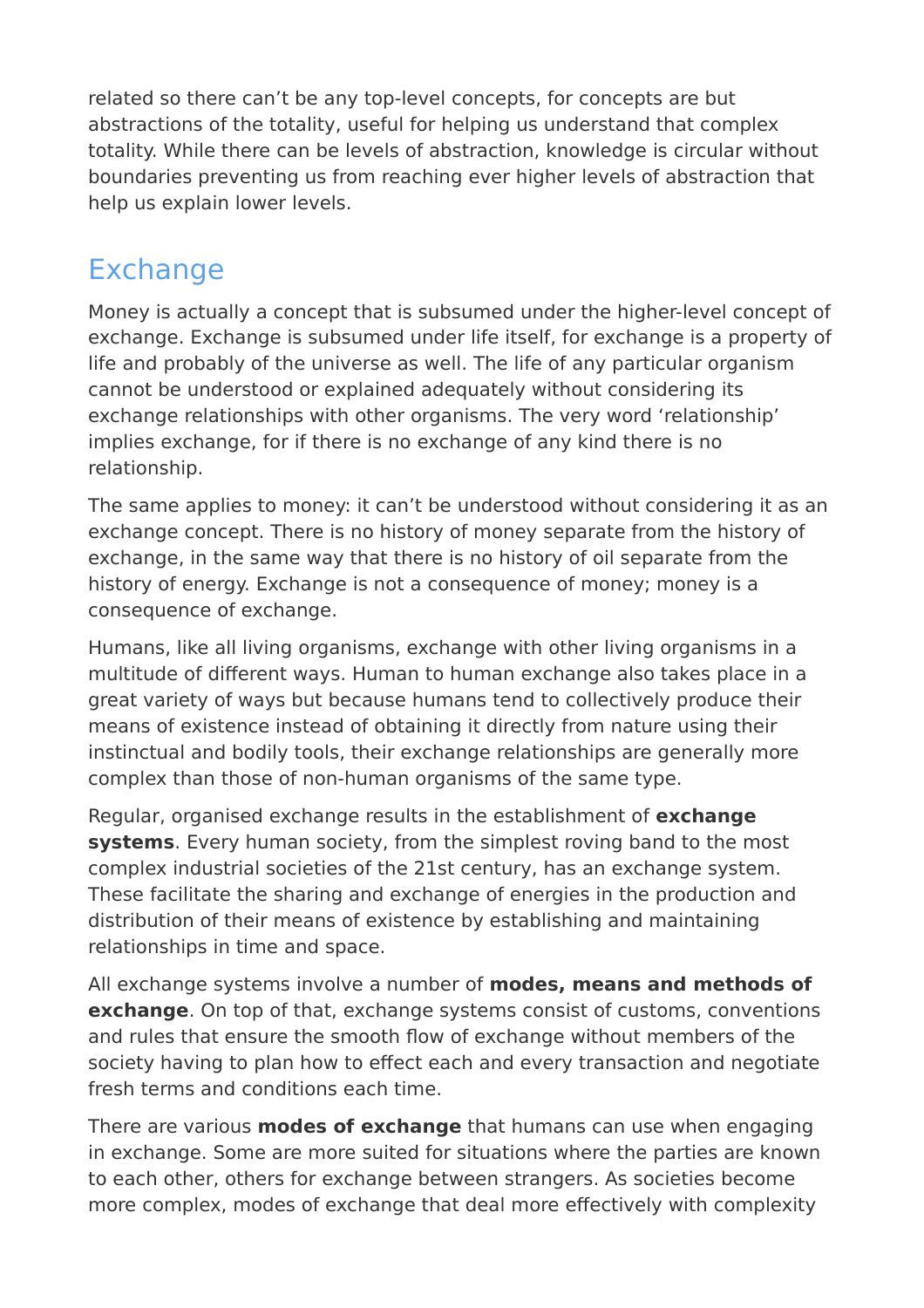are adopted. Each society is characterised by the combination of these modes and by which is dominant.

Reciprocal exchange (gifting) is dominant in simpler societies but still operates on the margins in more complex societies. Sharing or pooling, which involves distribution and redistribution was predominant in the ancient empires but is still evident in modern industrial societies; exchange mediated with commodities or issued, circulating currencies (market exchange) have been used throughout history, and is the predominant mode in the world today; exchange facilitated by record keeping has likewise been in use since the beginning of history but will be the predominant mode in our connected world. There is much that can be said about each of these, but let's keep it at that for now.

The **means of exchange** are the actual tools and mechanisms that are used to effect and facilitate exchange. Examples are writing, numeracy, accounting, clay tablets, knotted strings, tally sticks, coins, notes, credit cards, ATMs, banks, clearing houses, computer networks, algorithms etc.

The **methods of exchange** refer to the actual methods that are used to transfer and share value: sharing, gifting, barter, swaps, commodity exchange, monetary exchange, time exchange, record keeping, mutual credit etc.

All exchange systems provide the following, but obviously vary in the way they are applied and the emphasis given to each:

- A means to memorise or record contributions and distributions (given/received, sold/bought, provided/consumed, claims/obligations, input/output)
- A means to measure the value of these contributions and distributions (unit of value/unit of account)
- Rules to ensure a balance between contributions and distributions (credit/debit limits)
- Sanctions to prevent imbalances
- Measures to ensure that obligations to and claims on the community do not become excessive:
	- To prevent freeloading/theft, accumulation of wealth/power
- A means to exchange multilaterally:
	- Those who receive something should not be directly obligated to those who provide it, and those who provide something should not have to receive recompense directly from those they have supplied
- The ability to settle imbalances over a period of time:
	- Those who receive something should not have to provide equivalent value immediately, and those who provide something should not require immediate recompense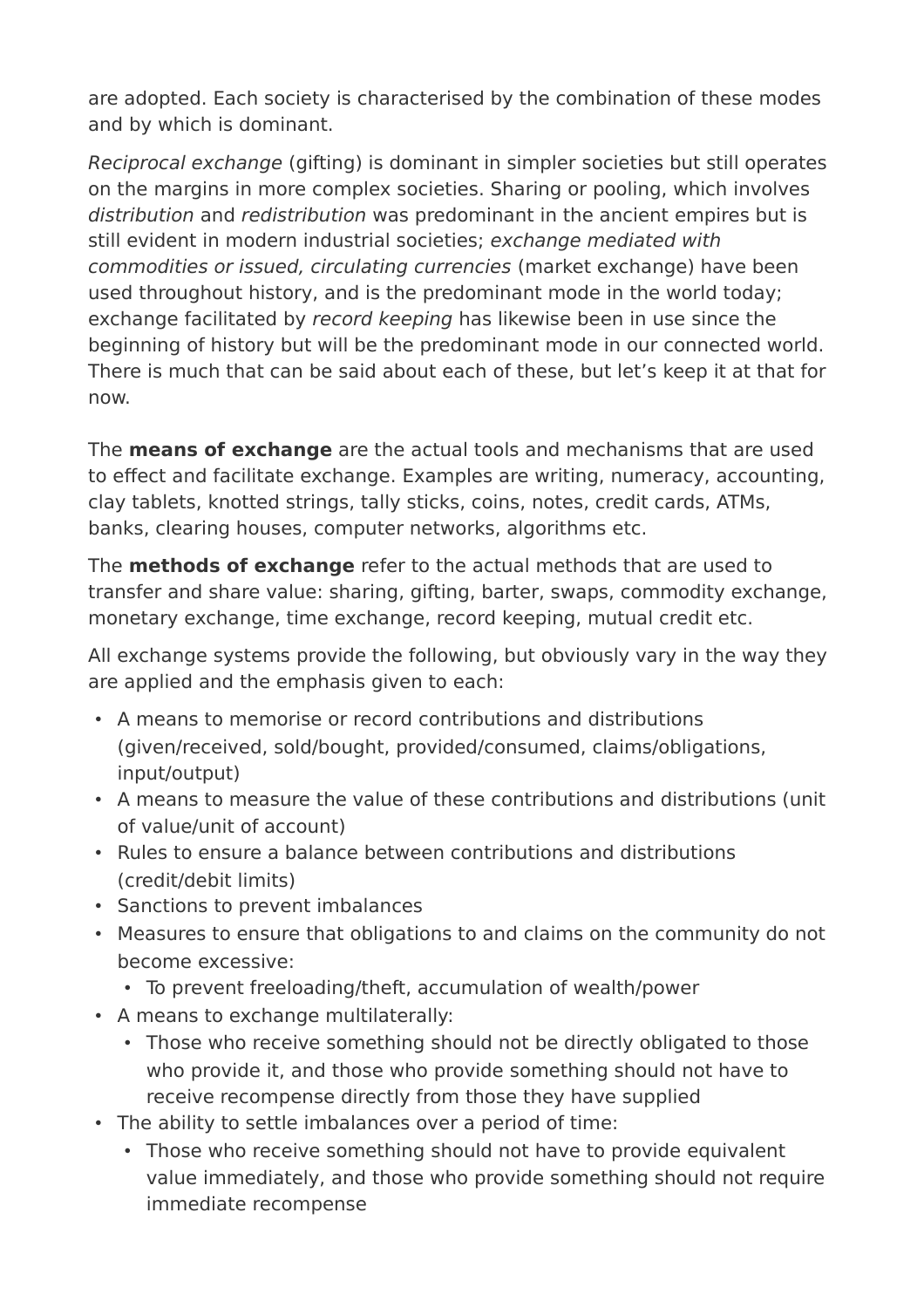- A means to defer claims for a long period ('store of value')
- A means to receive credit/go into debit beyond current contributions (loans, credit, deep debit)
- A means to incrementally reduce large obligations over a period of time (loans, credit, debit, incremental reciprocations)
- A means to transfer claims and obligations to others

Class society and states emerged when a certain sector took control of the means of exchange. Since then every exchange system has been hijacked by the ruling class, using the power of the state to enforce usage of the means of exchange under their control. The scope of states has always been synonymous with the domain where they have been able to enforce the means of exchange under their control. Therefore, to create an exchange system that is under democratic control and functions equally for everyone it would need to have the following features as well:

- Exchange media replaced with information (metric currencies). The existence of exchange media permits capture and control of the exchange system and their elimination will get rid of usury, speculation and the ability to extract value without delivering value
- Transparency. Everyone should be able to determine the standing of everyone else (i.e. activity records should be public)
- Public accounts should be open for inspection
- The means of exchange should not be ownable or controllable to prevent special interests from using them to advantage themselves and control others
- While seamless trade with any entity, anywhere should be possible, the focus should be local and the administration of exchange should be decentralised at the community level
- All methods of exchange should be promoted to prevent a monoculture that defines how our economies work and corrals us all into one economic paradigm

What is commonly referred to as the 'financial system' or 'monetary system' fits neatly into the above description of an exchange system. This is because these terms are really just inaccurate names for exchange system. Again, the use of these terms assume that all exchange is 'financial' or 'monetary' and that exchange that is not monetary is not worth considering (i.e. outside 'the economy').

Exchange systems evolve with the social groupings to which they apply. As the population increases and the society becomes more complex, different exchange methods need to be used. Where everyone knows or is related to everyone else the relations of exchange are simple and this is reflected in the use of simpler recording mechanisms that do not require much accuracy. But when societies become more complex, more involved recording mechanisms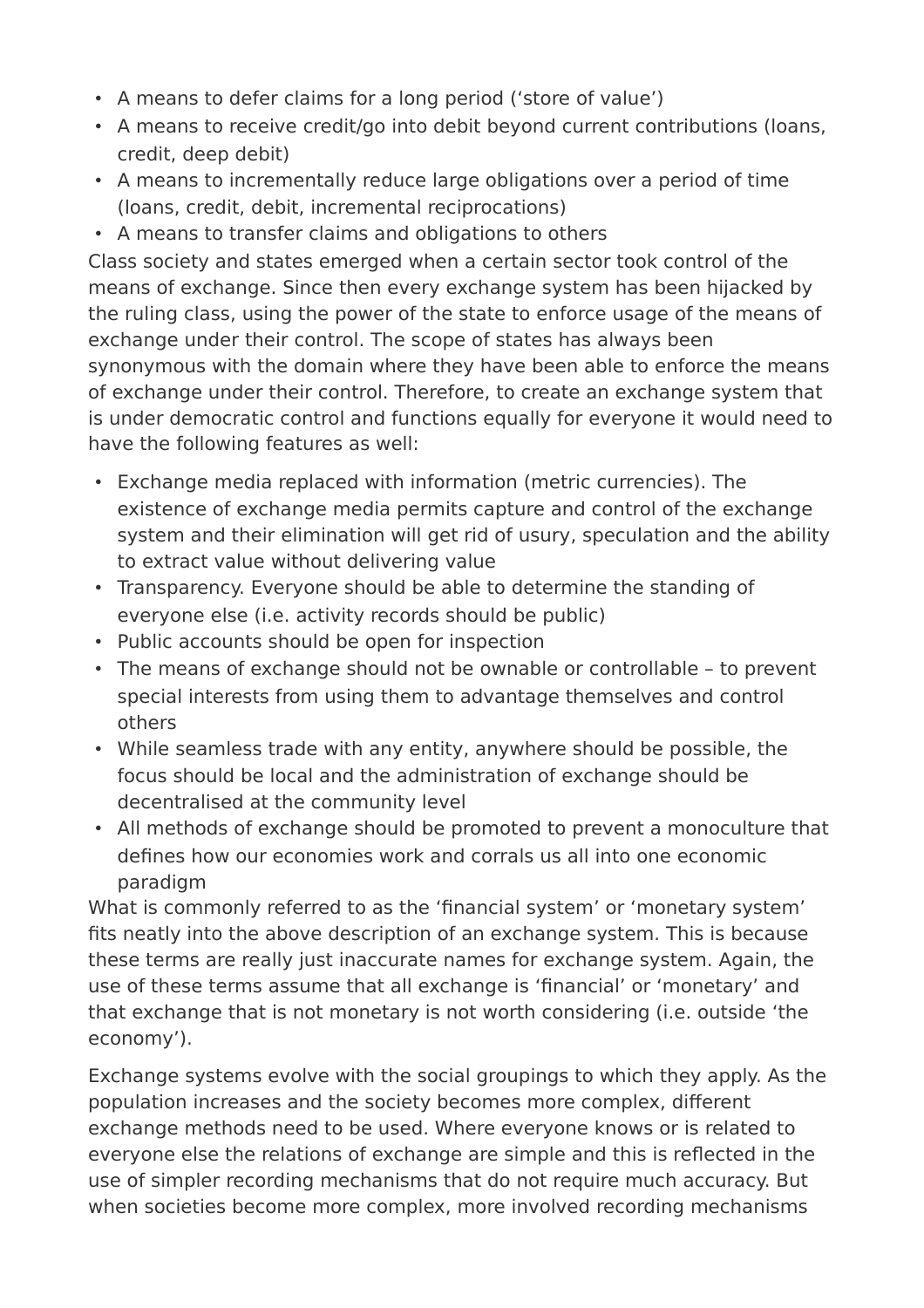are required. Historically this led to the rise of a specialised class of administrators who kept track of inputs and outputs. Since these administrators were in control of the society's product, they effectively had control over the population. This gave rise to class society. Centralised control over production and distribution resulted in centralised, distributionist economies. The bureaucratic overhead required to manage these societies eventually overwhelmed them and resulted in the adoption of exchange media ('money') as the preferred mode of exchange. The usage of exchange media gave rise to markets, which was a much more streamlined way of organising exchange than through centralised warehousing and accounting records.

With the formation of nation states, local exchange systems merged into national ones and today all are, in differing degrees, merged into a global exchange system. The trajectory appears to be the creation of a single, global exchange system with a single medium of exchange. The unification of 'money' and exchange will be complete.

Because money plays such a large role in all of our lives, we feel that we know exactly what it is. However, when taking an historical perspective, the concept 'money' appears to have morphed in meaning over time. It is also a very limiting and restricting concept that focuses only on methods of exchange that involve exchange media, even though for most of human history non-monetary methods of exchange were predominant.

Projection of their own understanding of concepts onto older and other cultures is a common shortcoming of academics, and especially of economists with a political or financial agenda. It is not accurate to say, for example, that the ancient Mesopotamians had 'money'. This invites us to believe that they had something similar to what we understand as money today, which is about as useful as saying that they also played sport, encouraging us to conjure up visions of bronze age football leagues and tennis tournaments!

It is probable that most ancient and traditional cultures had no word for 'money', at least not in the sense that it is used today. Monetary historians tend to lump together cattle, cowrie shells, gold bullion, silver coins, bills of exchange, currency notes, credit cards and Bitcoin under the same rubric 'money'. While it is true that all of these have been used to facilitate exchange, it is not very edifying to call them all 'money'. Projecting current conceptions of money onto anything used in the past to facilitate exchange is to deny that earlier cultures had or used their own unique methods of exchange. This diminishes the importance of non-monetary exchange and elevates monetary exchange to a position where it is the only form of exchange worth considering.

When exchange and money are presented as a unitary concept then neither the past nor the future can be any different from the present. There is no scope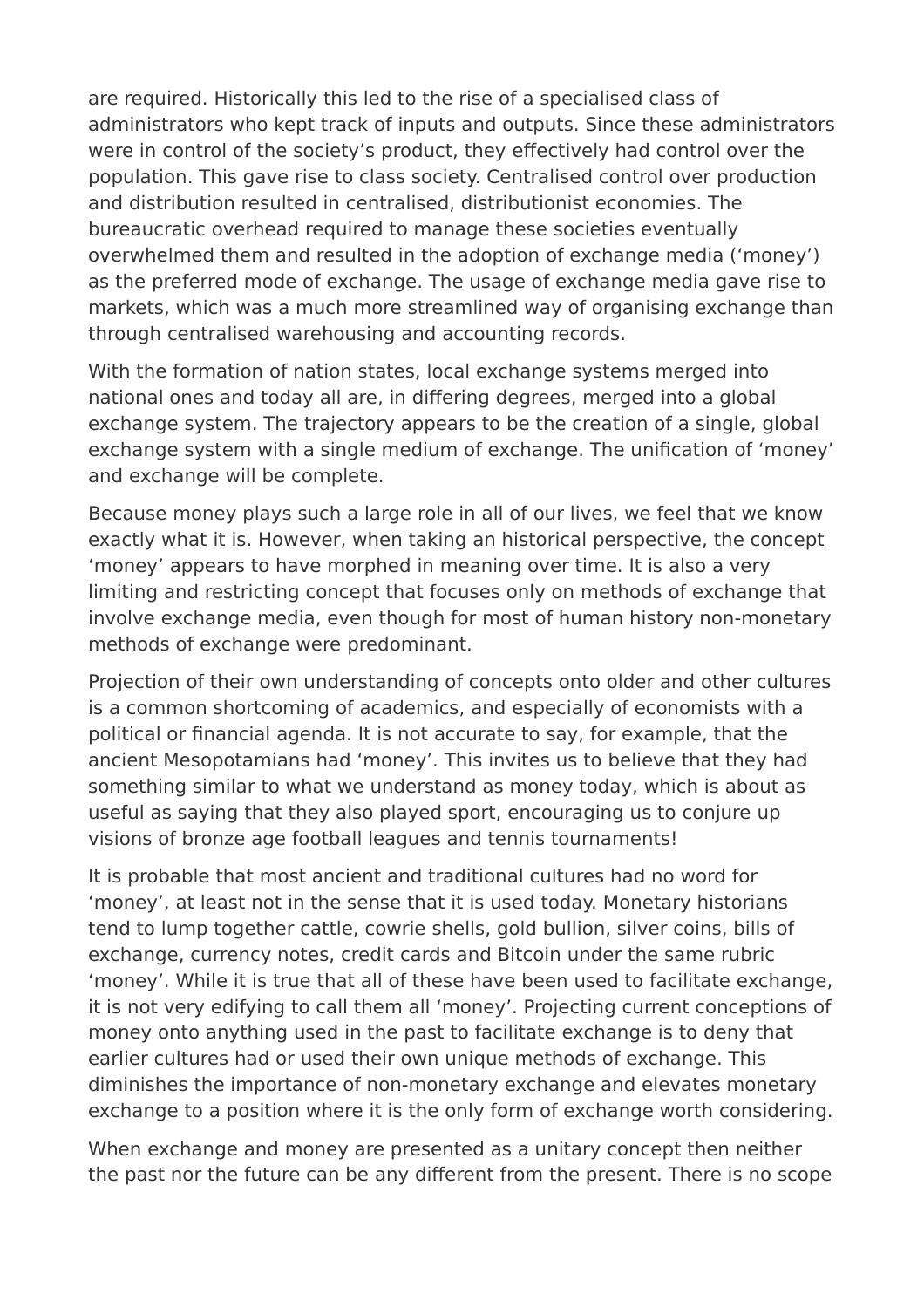to reinvent exchange and therefore the relations of exchange can never change. Human economic life is set in stone.

## What IS money then?

Economists define money in terms of its functions. They tell us that anything that serves as a medium of exchange, a unit of value/account and a store of value is money. Money is thus defined in terms of itself and thus turned into a static concept that can be applied with equal weight in any situation at any time.

But if money is seen rather as an exchange concept then it becomes less absolute and we can see that it is just one way or method of facilitating exchange, not the only way. Because of its connotations 'money' will always be a partisan concept, which means it should probably be discarded. As this is not likely to happen, the following is offered as a description of money (not a definition!) as it applies at the present time:

Money is an exchange method used in many exchange systems. This method involves the use of a medium of exchange that is issued into circulation by a centralised authority such as a state or chartered non-state financial institutions (banks). This medium of exchange is declared 'legal tender' in the domain over which the particular state claims to have jurisdiction, meaning that it is 'illegal' to refuse it when presented for the settlement of debts and the only 'legal' way to pay taxes. The declared medium of exchange is promoted as a monopoly in order to enclose all exchange within its 'space' and displace and discourage other modes of exchange.

This description could be padded out indefinitely but it is sufficient for now, provided a few riders are added.

Medium of exchange does not imply something tangible but it does imply that it has the property of quantity. Anything that exists in quantity has to be created, and creation implies a creator. Money is thus something 'created' for the express purpose of facilitating exchange, but it can't be created by anyone as there would then be no control over its supply and no one would trust it. There needs to be some connection between the supply of the exchange medium and the amount of goods and services available for exchange, otherwise it becomes meaningless.

Initially states usurped the role of creating and controlling the supply of the exchange medium as it gave them the most powerful weapon for controlling the population of the area over which the state claimed dominion.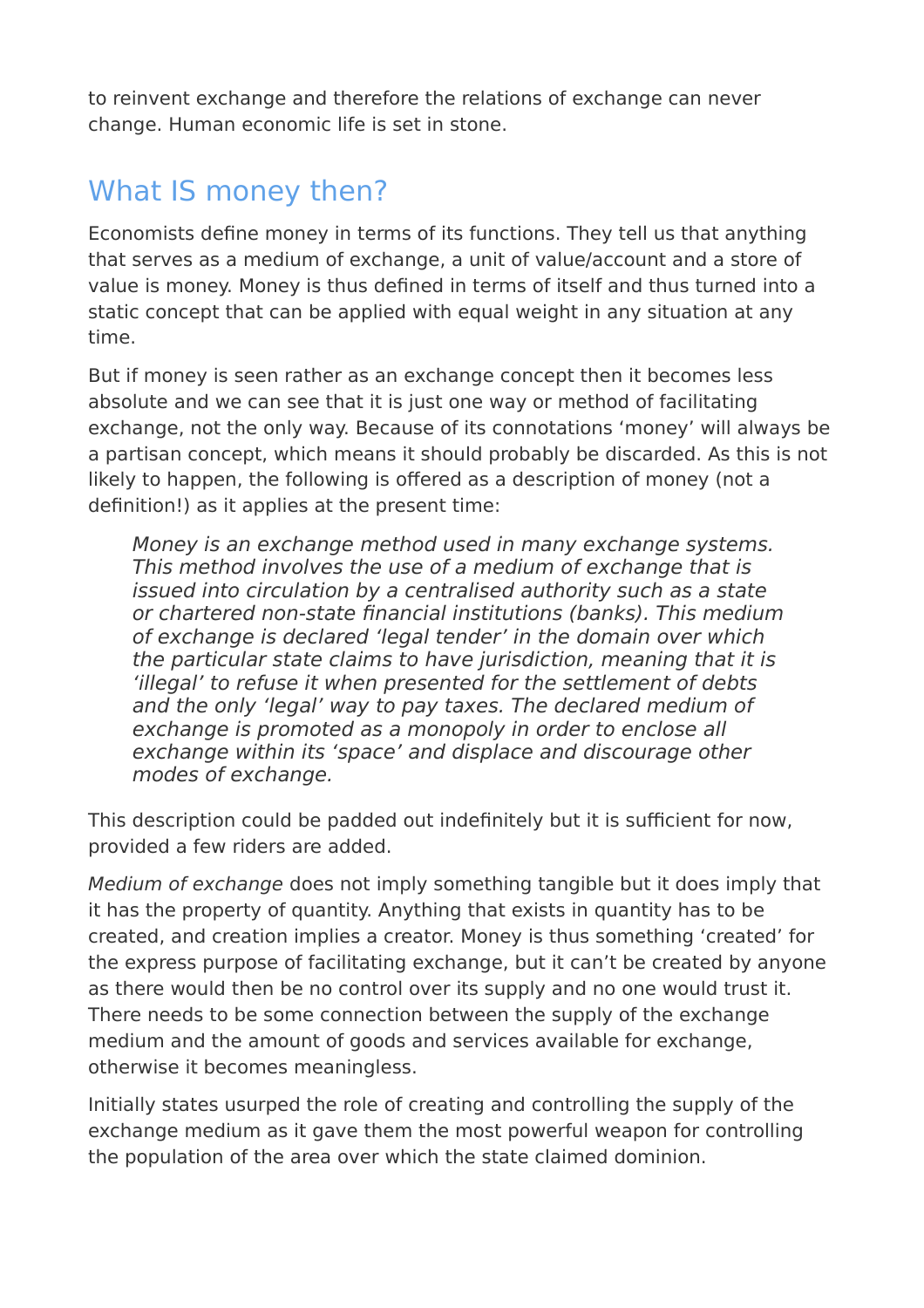Much subsequent history has been a struggle between states and non-state institutions wishing to take over control of the means of exchange, such that today it is these 'private' institutions that are on top. The two, however, have formed a strategic alliance to keep the scheme going. Politics is essentially about who controls the means of exchange.

All states permit only one 'legal' exchange medium, the officially declared currency of the country. States also discourage the use of exchange methods that they are unable to tax, as this would decrease their revenue and weaken their ability to control the population. The very first ruler of the very first state realised that in order to control his subjects, he needed to be able to control the system of exchange. States today still operate according to this tried and tested formula.

The non-state institutions that today create the state-sanctioned medium of exchange, support their states' insistence that there should be a monopoly of the exchange medium. The 'economy' is the arena in which people produce and exchange using this monopolised exchange medium. The production of goods and services in this 'economy' is purely coincidental and secondary to the prime aim, which is to 'make money'.

The state/financial-institutions partnership promotes the notion that exchange is a consequence of money, and not the other way around. Without money, we are encouraged to believe, there will be no exchange and the economy will come to a grinding halt – in the same way that a car will not run if it has no petrol. Everyone needs to be kept on the treadmill in the pursuit of money, so that banks can continue to lend it to us at interest, businesses can continue to sell us stuff to realise a profit and states can continue taxing us for using it. There is a whole parasitic infrastructure dependent on our continued belief that money is as essential to life as air and water.

The 'economy' (that realm where money is the exclusive exchange method) is a closed box that attempts to enclose the remaining enclaves of social reality where non-monetary exchange continues to operate. Anything not captured by the official 'economy' is depicted as evil, illegal or subversive. Hence we have the 'underground economy', the 'dark economy', the 'shadow economy', the 'black market'.

We are all herded into this singular 'economy', which does its best to prevent us escaping by keeping us dependent on money and illegalising non-monetary exchange. We cannot imagine a world without money; that is equivalent to death. The fear of descending into poverty (lack of money, not the inability to produce and exchange) keeps us all prisoners.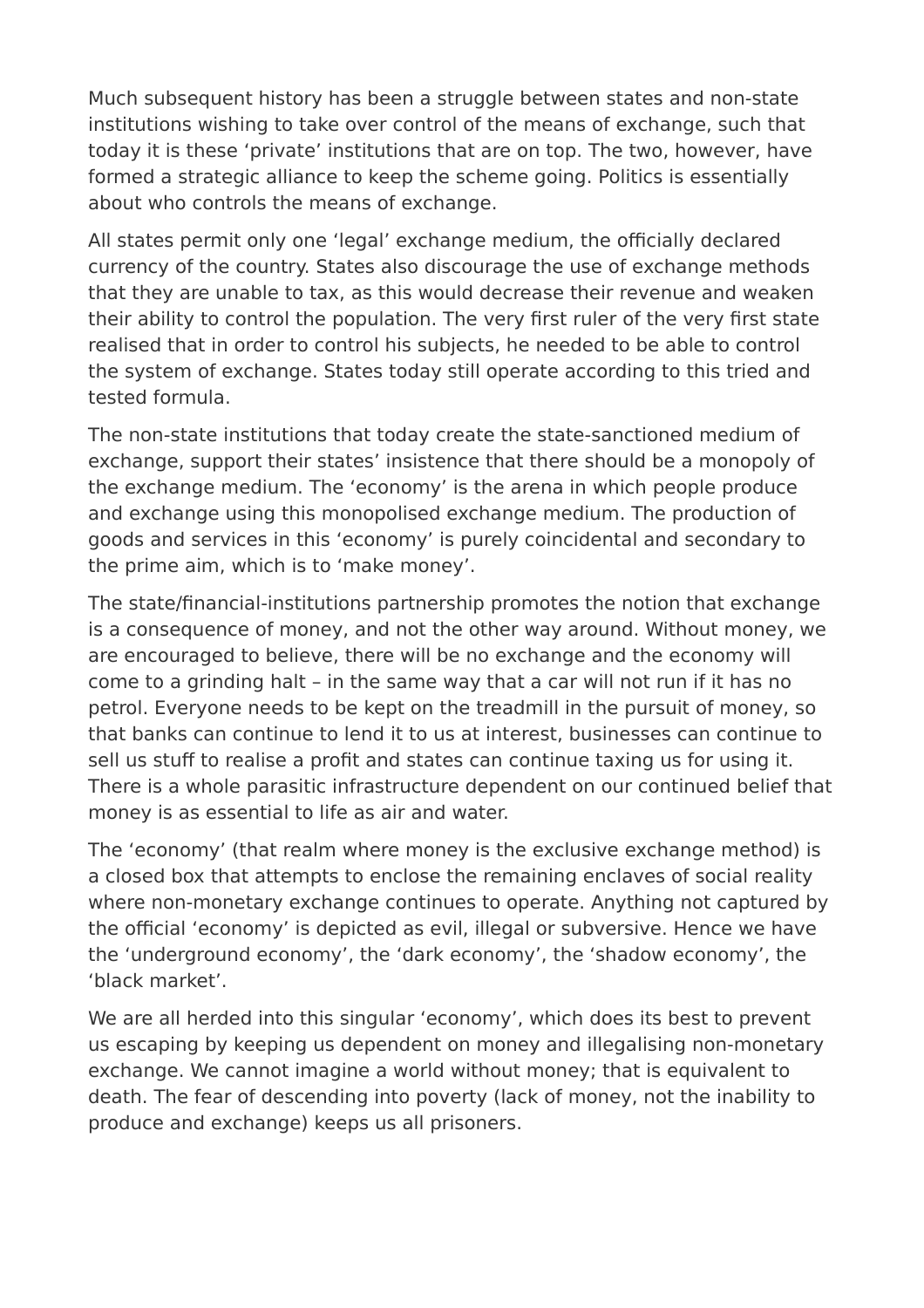### Money is not essential for life but exchange is

For those who have grown up in a society where they are taught that the purpose of life is the pursuit of money, it is hard to think outside the 'money prison' that incarcerates them. Money, it seems, governs our lives totally and without it life stops. There are too many examples of what happens when money ceases to flow: economies flounder and mass starvation ensues; the population flees in search of 'economic opportunities' elsewhere. Everyone follows the money; no one stops to think: "Is there another way?".

In earlier times most things were obtained directly by producing them or through exchange using non-monetary exchange methods, and somehow people survived. No one thought of 'the economy' as something separate from society, as a place where you go to earn money and as something that could cease functioning optimally just because there is a shortage or oversupply of the exchange medium!

Money has penetrated vertically to the deepest levels of our societies and enclosed upon almost every facet of our lives. It has expanded horizontally across the face of the earth and swallowed up just about every enclave that has resisted its expansion. Now money has reached its limits. There is little else for it to enclose, there is nowhere else for it to expand. This is manifesting in the form of a global financial crisis that cannot be resolved because money requires constant growth and expansion. Up against the limits, economies programmed by the logic of money have nowhere to go except collapse.

This widely predicted scenario cannot be resolved by reforming the financial system because it is a broken, dysfunctional system that was designed for a bygone era and as a tool to extract wealth from the majority to benefit the small group who control it. It is premised on growth so cannot serve any purpose in a world where we are up against physical limits and growth is no longer possible. Prolonging its life will just make the crisis worse.

There is a way out of the 'money trap', but it will only be found if the starting point is exchange and not money. When it is realised that money is just one method of exchange, and not a very good one at that, it is easier to recognise that there are a multitude of ways to exchange what we have and can do for what we need. We can begin to see that there are ways around money and that we don't need to go down with it.

The Internet revolution has changed everything. Now exchange media can be seen for what they are: an unnecessary relic from the past. They served their purpose in the era before computers and networks, but now issued, circulating currencies are a completely unnecessary 'middleman' inserted between traders when pure information (metric currencies) can do the same job much more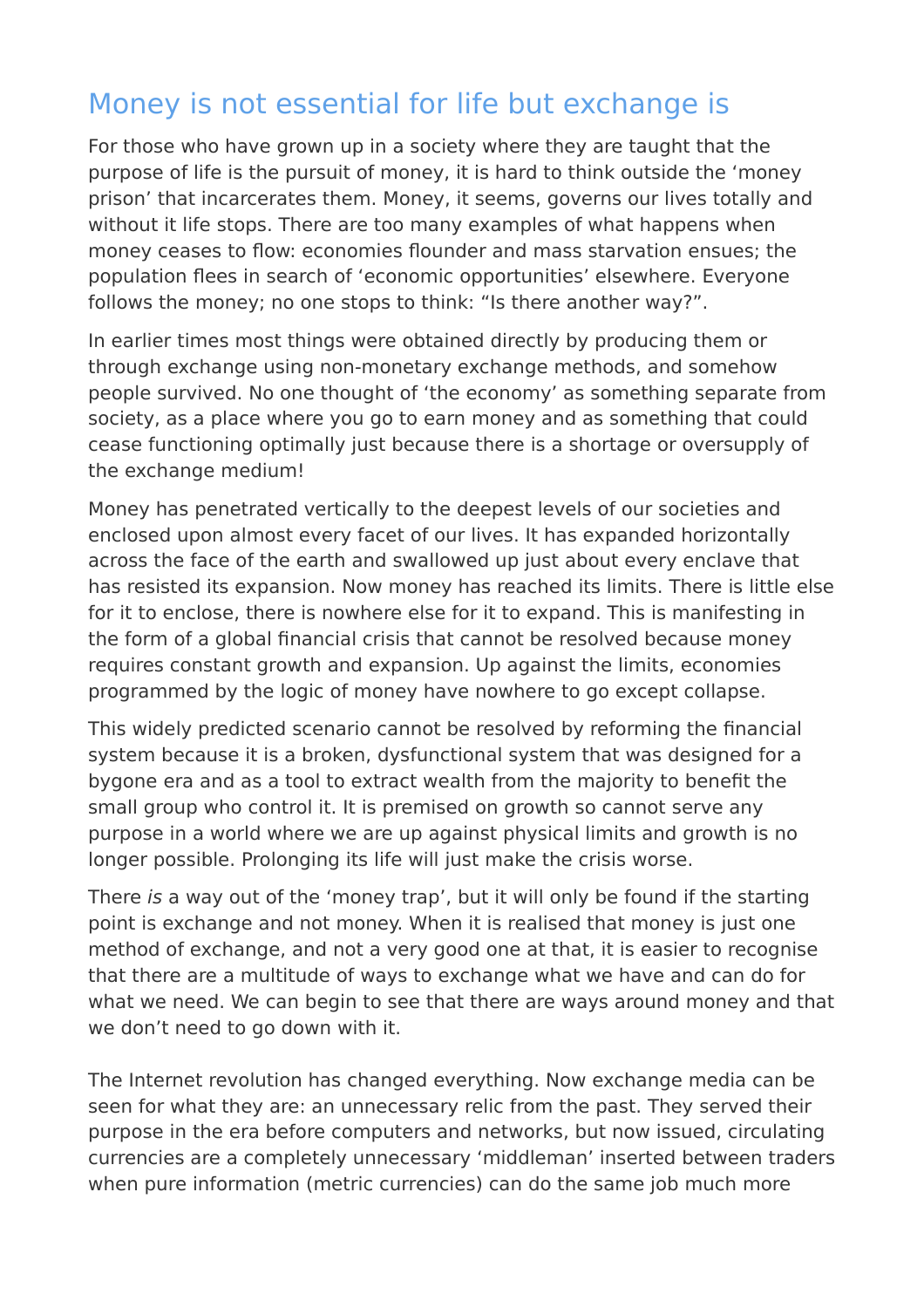efficiently. Metric currencies do not have to be created because all they do is measure and record. And because they are not created no one can control or use them to advantage themselves at others' expense. For excellent examples of how metric currencies are being used look at the [Community Exchange](https://www.community-exchange.org/)   [System](https://www.community-exchange.org/) (CES), [Community Forge](http://communityforge.net/en) and [IntegralCES.](https://www.integralces.net/) These are all linked into a global network permitting inter-trading in a far more efficient way than the clumsy global financial system.

Older exchange methods such as gifting, bartering, swapping and sharing have been given a new lease of life, and new exchange methods such as time banking, time exchange, service exchange and information exchange have become truly effective as methods for distributing our energies.

States, businesses (entities producing for money) and financial institutions that have always worked together to keep us trapped in the money prison can do nothing to prevent us breaking out. Modern crypto-currencies operate outside conventional channels and blockchain technologies conceal from the parasites what exchanges people are making. Apart from that, metric currencies cannot be controlled, hijacked, stolen, manipulated, diverted, laundered, hidden, and speculated upon. All they do is record, and they do this in retrospect.

Gifting, bartering, swapping, sharing and other methods of exchange that have been enhanced by computer technologies are "off the books" so also cannot be monitored and leeched by the parasites.

There is no need to invent new economic systems, adopt new 'modes of production', develop new economic theories or fight against the existing social system (capitalism). It is the mode of exchange that shapes societies, not the mode of production. Relations of production are a consequence of exchange relationships, which in turn are determined by the predominant mode of exchange prevailing at a particular time. Capitalism is 'moneyism' (as its name implies!) so unless we develop moneyless exchange methods that can challenge money (centrally-issued exchange media), nothing can or will change.

Commons-based peer production cannot be invented, like any new mode of production. What has to come first is commons-based peer exchange. This is the adoption of exchange methods that are truly commons based and administered, and not 'enclosed' by any institutions (state or otherwise). The exchange of commons production using centrally-issued and controlled exchange media (money, in all its forms) is not commons production; it is production that is still subservient to and dependent on the matrix. Commonsbased peer production, as a mode of production, needs to be able to stand on its own. It needs to be detached from the mainstream mode, a separate, parallel 'economy' if you will, not something supporting or complementing